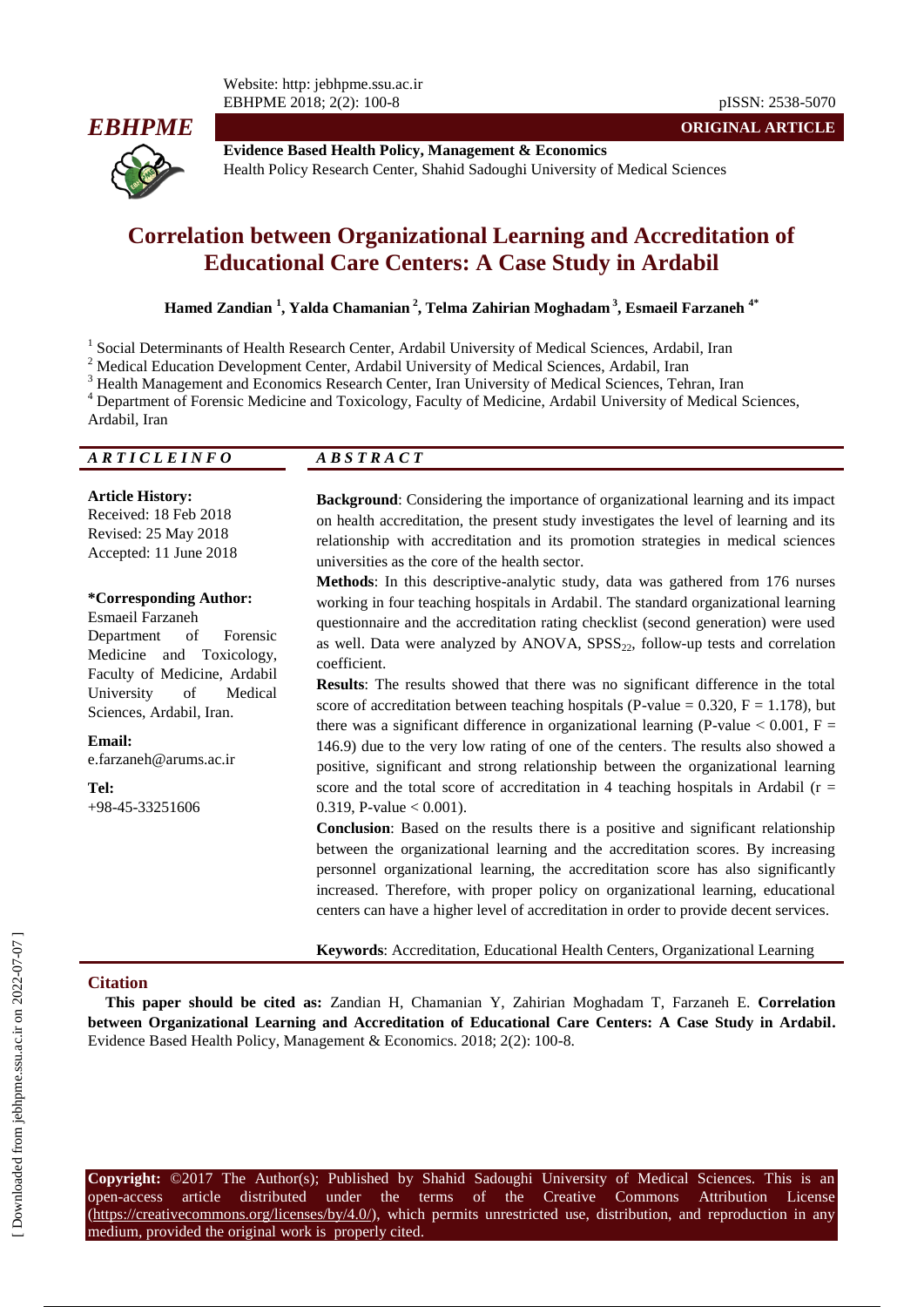

#### **Introduction**

Today, organizations are seeking benefits from the rapid growth of knowledge and technology. Learning in the organizations to adapt its capabilities to human resources and to meet the needs of the organization has become an important issue (1). Organizational learning is one of the crucial factors in the growth and innovation of organizations (2, 3); indeed, the organization level of effectiveness and growth is dramatically dependent on its capacity (3).

On the other hand, managers' attention to growth and innovation is one of the facilitators of learning in organizations (4,5). Organizational growth and learning capability have managers to increasingly focus on enhancing organizational learning capabilities (2,3).

Organizational learning capability includes four components including management commitment for organizational learning, a systemic view of the organization goals, integration and transfer of knowledge and an open and experimental environment (6). Management commitment to learning means understanding the importance of learning and creating a culture that considers acquisition, creation and transfer of knowledge as a core value in an organization. A systemic vision means that different individuals, sectors, and areas of the organization have a clear view of the organization goals. Knowledge transfer is mainly caused through conversation and interaction between people. Dialogue, negotiation, and meetings are ideal ways for sharing ideas and transferring knowledge (6,7). Open environment makes it possible to experiment new ideas inside or outside the organization, this experimentation is essential for creative learning (4).

Hospitals in addition to their primary goal of promoting and providing health care are also learning organizations (8). They steadily interact with their environment to create new knowledge, and put it into integrated networks so that others can use it (9). Hospitals are one of the most interacting working environments that involve interactions between nurses, patients, family members, doctors

and other staff. All of these interactions can make a learning organization. Nurses are one of the important sources of organizational knowledge and main elements of knowledge transfer in hospitals. They can play a major role in the process of organizational learning (10,11).

Accreditation, as a quality assessment model, evaluates the commitment of the organizations to meet the required standards, and it ensures the organization that preset goals have been achieved (12). Edward Sallys (13) believes that the educational centers should focus on four requirements: professionalism, ethics, competitiveness and accountability.

Accreditation approaches are related to the mission of the organization, the goals and needs of human resource development (12,14). The current and future workforce training needs come from a common understanding of what the organization needs. This approach is conducted by assessing the quality of knowledge, skills and competencies of the workforce. The organization must ensure that the training programs increase the knowledge and skills of the staff. Therefore, Accreditation process should be designed to evaluate properly the competencies that are targeted by the training (15,16).

The major goals of accreditation include the followings (16):

• Improving the quality of health services by identifying desirable and achievable goals within the standards

• Improving integrity in health services management

 Establishment of a health care provider's database for optimal achievement of structural, process and outcome standards, as well as the establishment of rules and regulations

 Reducing risks and injuries to patients and personnel

• Training and counseling health service providers, managers and health professionals in quality improvement strategies

 Strengthening public trust in the quality of health services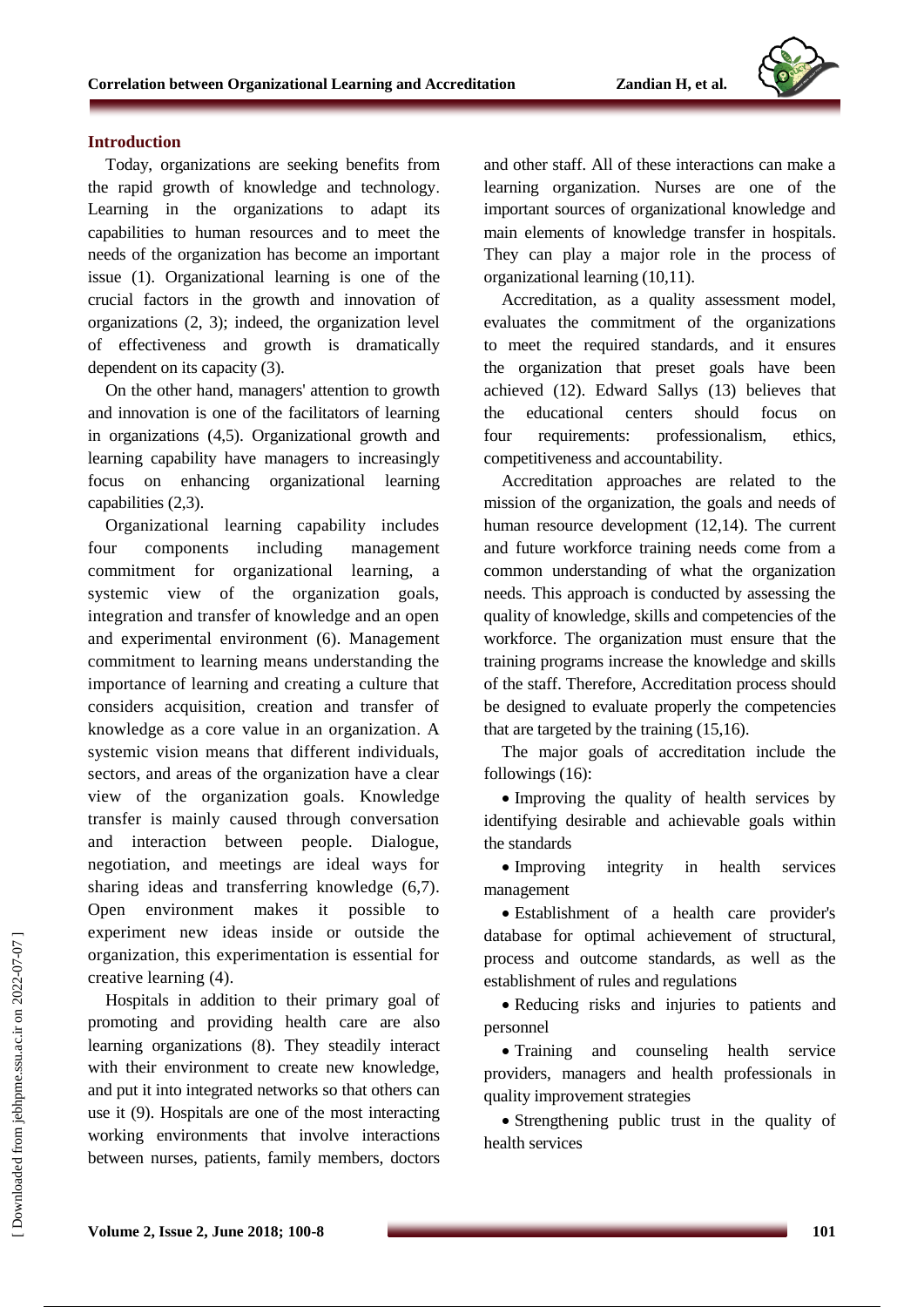

• Reducing health care costs by improving efficiency and effectiveness

Understanding accreditation approaches will help to understand the nature and method of its application (13,17).

Various studies have shown that the lack of an effective assessment and accreditation system for hospitals, in addition to increase health care costs (14,18), can endanger public health (19). Accreditation is one of the standards evaluation systems that plays a fundamental role in improving the quality of health services based on the ability of personnel (13,17). Pomey et al. (20), in their study showed that inadequate education in human resources is one of the challenges of the implementation of the accreditation process in hospitals. Rose et al. (21), in his study showed that organizational learning improves the job performance, accountability of health care staff and performance indicators of the hospitals.

In a study, the results showed that organizational learning improves the performance of employees and increase staff satisfaction (22). In a study, KB Ng (23) stated that accreditation could have positive effects on achieving hospital goals and improving the quality of services by establishing a suitable information system, clarifying the information, and changing the general knowledge and attitude of the staff.

Considering the role of organizational learning and its impact on accreditation, the researchers chose this issue to use this concept in health, particularly the medical sciences universities as the core of the health sector. This study investigates organizational learning and its relation to accreditation and the ways to improve it.

### **Materials and Methods**

This is a descriptive cross-sectional study done in 2015. The statistical population was all nurses working in Ardabil hospitals (4 centers) (910 people). The classified random sampling method was used. Sample size was 176 according to the Cochrane and Morgan tables. In order to reduce the effect of sampling loss, 200 people completed the data collection form. First total numbers of nurses working in centers (910 people) were identified. Then according to the proportion of nurses working in each center, the final sample number was determined. Center 1 with 23 samples of Nurses, Center 2 with 42 samples from a total of 127 nurses, Center 3 with 56 samples from a total of total 264 nurses, and the Center 4 with 79 from a total of 407 nurses were enrolled in the study. Then, a random sampling method was used to choose samples among nurses. Inclusion criteria for nurses were the followings: working as a nurse in hospital wards, work experience over than 2 years, non-attendance courses related to organizational learning in the last year and satisfaction to attend the study. The data collection tool was standard organizational learning questionnaire as well as accreditation rating checklist. The standard organizational learning questionnaire contains 33 questions. This questionnaire was prepared by Sadegh Sharifirad in 2014 (24). The questionnaire assesses the following items: questions 1 to 7, the appropriate leadership dimension, the questions 8 to14, the Deepened space Dimension, the questions 15 to 18, the localization dimension, the questions 19 to 24, balance between work and family dimension, questions 25 to 29-time management dimension, and finally questions 30 to 33, experimenting dimension. The minimum and maximum score were respectively 33 and 165. The score between 33 and 66 indicates low organizational learning, score between 66 and 99 indicates average organizational learning and score over 99 indicates high organizational learning. To determine the content and formal validity of the questioner experts' corrective comments were used. The reliability of a tool is its degree of stability in measuring, which means that the measurements under the same conditions give the same results. Sixty-six completed questionnaires were analyzed by  $SPSS_{22}$ ; the Cronbach's alpha was 0.9 which indicates the reliability of the questionnaire.

The research team provided nurses with organizational learning questionnaires. They also provided the samples with necessary information, including the purpose of the study and relevant ethical issues, such as the confidentiality of the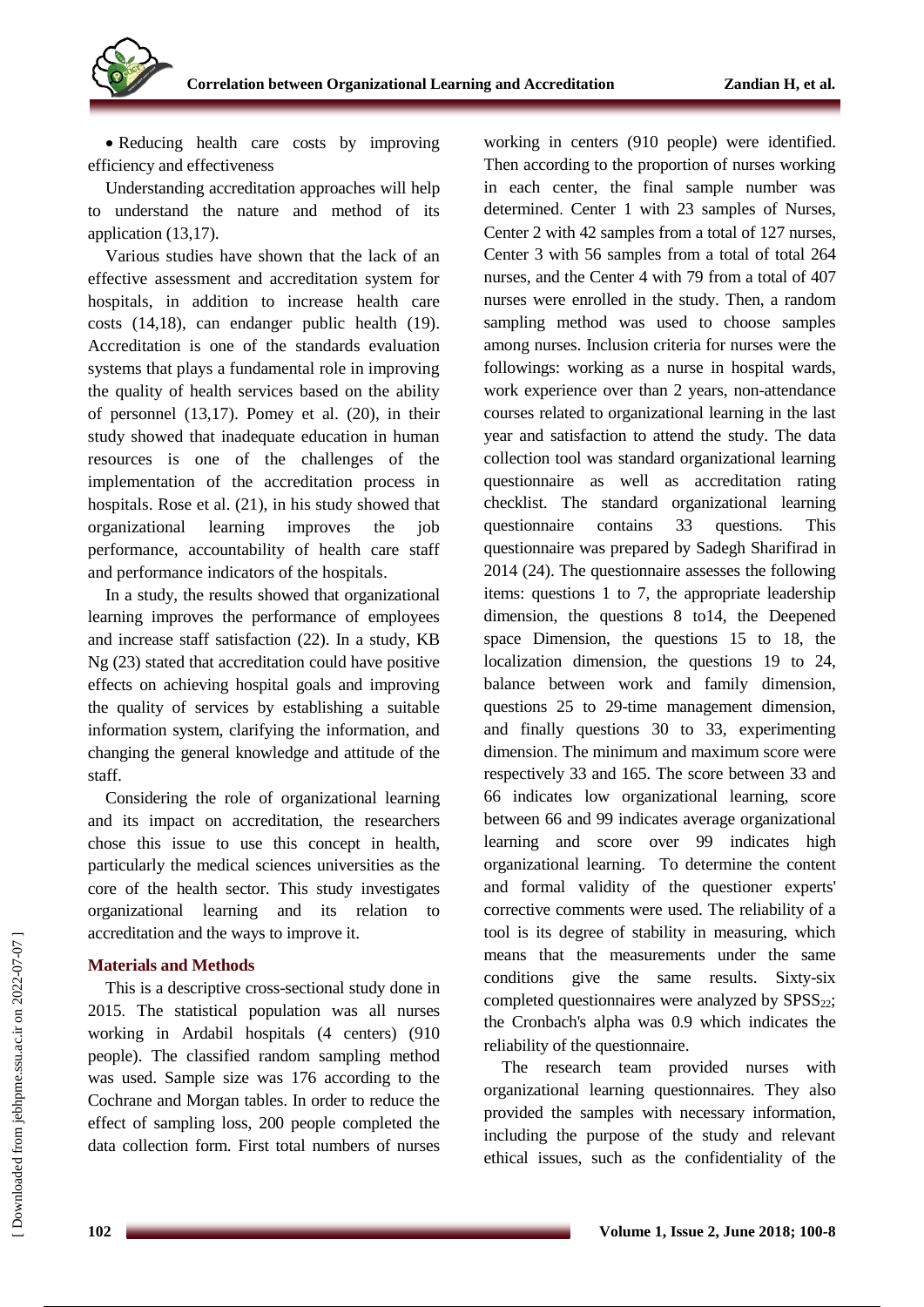

information. Accreditation scores were extracted from the departments of quality improvement. The correlation and mean differences were used for data analysis.

Data were analyzed by  $SPSS<sub>22</sub>$  software using ANOVA, follow-up tests, and correlation coefficient.

The ethics code of this study from the Ethics Committee and the Research Council of Ardabil Medical Sciences University was (IR.ARUMS.REC.1394.212).

#### **Results**

Table 1 shows the difference between the studied centers (4 educational health centers in Ardabil) in terms of accreditation and organizational learning score. Table 1.A shows that accreditation scores of the centers were not significantly different (P-value =  $0.320$ , F = 1.178), but according to Table 1.B there was a significant difference in terms of total score of organizational learning (P-value  $< 0.001$ , F = 9.146). The follow up test (Appendix 1) was used to compare hospitals with each other in order to identify the organizational learning score difference. According to the results, the significant difference between the two hospitals caused a significant difference between the centers in terms of organizational learning.

Although, Boali hospital score was lower than Imam Khomeini Hospital, there was no significant difference in organizational learning score between two hospitals (P-value  $= 0.069$ ,  $\text{Dif} = -23.815$ .

The results showed that correlation between accreditation scores and organizational learning score is significant except in Allavi Hospital which the correlation is not significant. According to  $\mathbb{R}^2$ , in Fatemi Hospital more than 21%, and in Bouali Hospital more than 13% of the variance of accreditation scores is explained by personnel organizational learning. This rate is less than 0.0001% for Imam Khomeini Hospital.

Table 3 indicates the relationship between accreditation and organizational learning in educational hospitals in Ardabil. The results show that there is a significant relationship between all dimensions of organizational learning and the accreditation score.

The results also showed a positive, significant and strong correlation between organizational learning score and total accreditation score  $(r =$ 0.319, P-value  $< 0.001$ ). Accordingly, by increasing the organizational learning, the accreditation score of the organization significantly increases. Furthermore, the coefficient of determination  $r^2 =$  $(0.101)^2$  showed that more than 10% of the variance of the accreditation score was explained by the total score of the organizational learning and the remaining 90% were related to other factors.

| <b>Table 1.</b> A: Differences between hospitals in terms of overall accreditation scores |
|-------------------------------------------------------------------------------------------|
|-------------------------------------------------------------------------------------------|

| Source of change     | Sum of squares | Degrees of freedom | <b>Mean squares</b> |       |       |
|----------------------|----------------|--------------------|---------------------|-------|-------|
| Inter group variance | 3089.385       |                    | 1029.965            | . 178 | 0.320 |
| Intra group variance | 129410.421     | 148                | 874.395             |       |       |
| Total                | 132500.316     | l 51               |                     |       |       |

\*Significant at the 0.05 level

**Table 1.** B: Differences between hospitals in terms of organizational learning rating

| Source of change     | Sum of squares | Degrees of freedom | <b>Mean squares</b> |       |        |
|----------------------|----------------|--------------------|---------------------|-------|--------|
| Inter group variance | 40805.921      |                    | 13601.974           | 9.146 | 0.001< |
| Intra group variance | 129410.421     | 148                | 874.395             |       |        |
| Total                | 132500.316     | 151                |                     |       |        |

\*Significant at the 0.05 level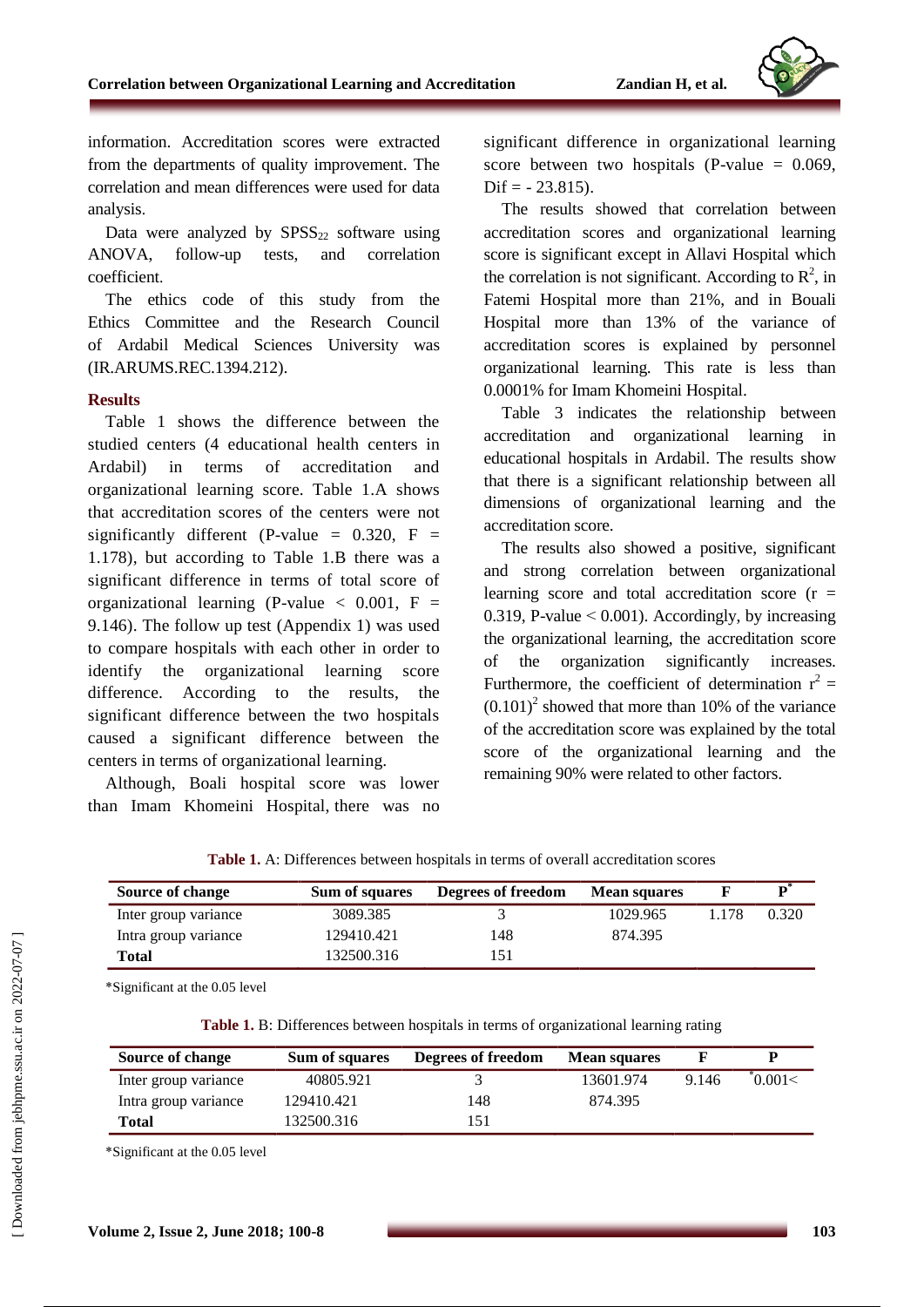**Table 2.** Relationship between the total score of accreditation of each hospital with their organizational learning score Correlation between accreditation and organization learning

| <b>Accreditation</b>                                | <b>Organizational learning</b>  |                      |
|-----------------------------------------------------|---------------------------------|----------------------|
|                                                     | Pearson correlation coefficient | $0.411$ <sup>*</sup> |
| Accreditation score of Imam Khomeini Medical Center | Probability value               | 0.010                |
|                                                     | Coefficient of determination    | 0.0001               |
|                                                     | Pearson correlation coefficient | $0.465^*$            |
| Accreditation score of Fatemi Medical Center        | Probability value               | 0.003                |
|                                                     | Coefficient of determination    | 0.216                |
|                                                     | Pearson correlation coefficient | 0.202                |
| Accreditation score of Allavi Medical Center        | Probability value               | 0.224                |
|                                                     | Coefficient of determination    |                      |
|                                                     | Pearson correlation coefficient | $0.369^{r}$          |
| Accreditation score of Boali Medical Center         | Probability value               | 0.023                |
|                                                     | Coefficient of determination    | 0.136                |

\* Significant at the 0.05 level

\*\* Significant at the 0.01 level

**Table 3**. Correlation between total accreditation scores and nurse's organizational learning

| organizational learning dimensions<br><b>Deepened</b><br>leadership<br>localization<br>space |               | <b>Balance</b><br>between<br>work<br>and<br>family | <b>Time</b><br>management | <b>Experimenting</b> | <b>Total</b><br>organizational<br>learning |       |       |       |
|----------------------------------------------------------------------------------------------|---------------|----------------------------------------------------|---------------------------|----------------------|--------------------------------------------|-------|-------|-------|
|                                                                                              | Accreditation | 0.354                                              | 0.311                     | 0.271                | 0.334                                      | 0.301 | 0.260 | 0.319 |
| of                                                                                           | health        | 0.000                                              | 0.000                     | 0.002                | 0.000                                      | 0.000 | 0.023 | 0.000 |
| services                                                                                     |               |                                                    |                           |                      |                                            |       |       |       |

### **Discussion**

The purpose of this study was to investigate the effect of organizational learning on the accreditation score of teaching health centers in Ardabil. Therefore 200 nurses working in different teaching hospitals of Ardabil took part in the study.

Today, there is a lot of pressure on health systems to improve their performance. Technology advances, customer expectations, increased demand, lack of resources, increased competition, as well as concerns about safety, deficiencies, and medical errors, have led to the accurate and explicit evaluation of the healthcare organizations (25-27).

Although most of healthcare organizations use accreditation standards, especially in developed

countries, few studies have been carried out on the effects of its implementation on the provision of health services (28). In studies such as Chatterjee (17) and Jaredley et al. (29), accreditation improved the quality of service and performance of the organization.

Based on the results of this study, the hospitals were not significantly different from each other in terms of overall accreditation scores based on the accreditation checklist of the Ministry of Health and Medical Education. Global experience has shown that the use of standards will improve quality; however, due to the use of the same pattern by all hospitals, there is no significant difference in the impact of accreditation on the hospitals performance (17) which confirms the findings of this study.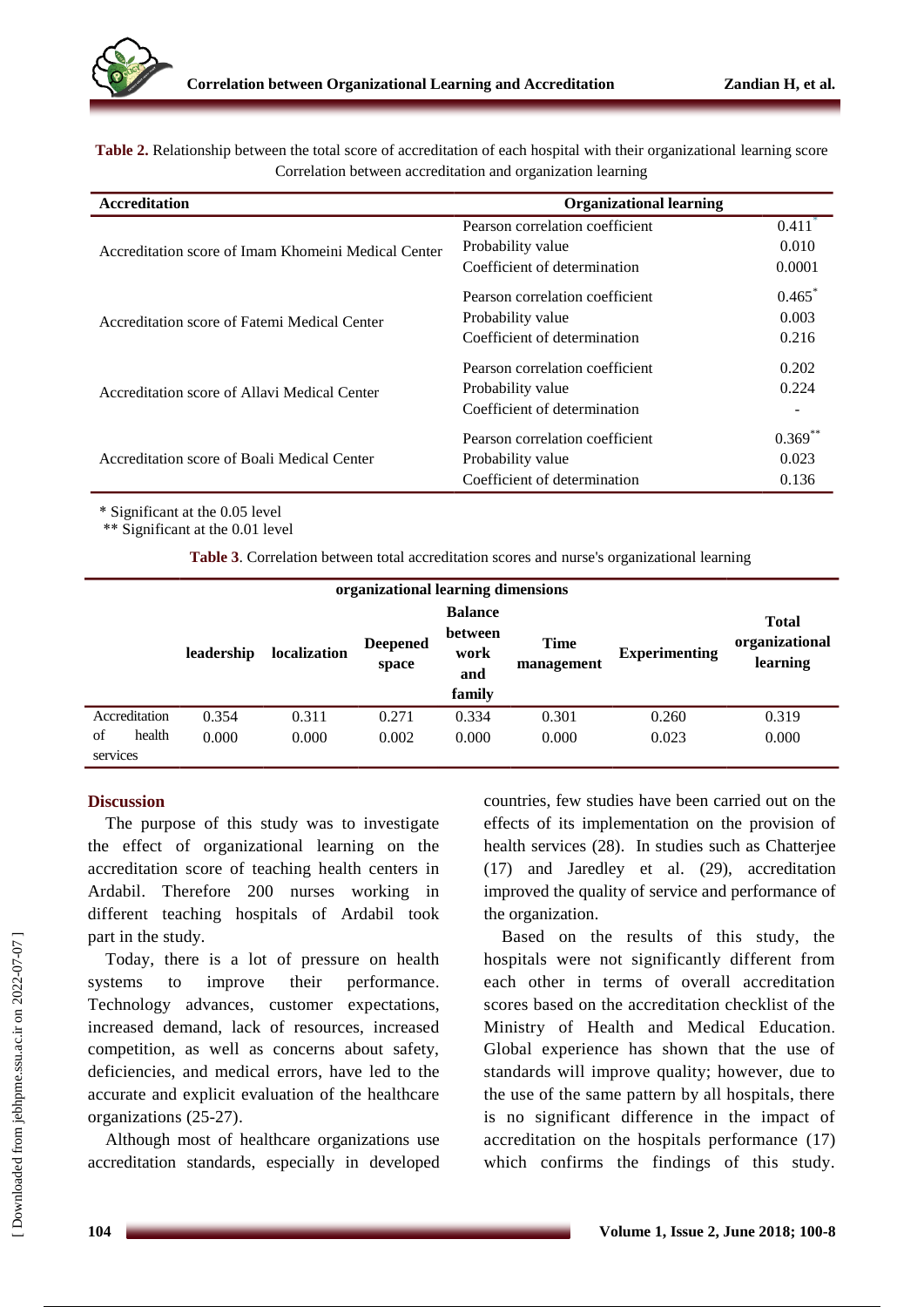

Accordingly, it can be stated that the educational hospitals of Ardabil with different specialized services in sub-scales of accreditation were at the same level.

The present study showed that Ardabil teaching hospitals had a significant difference in terms of organizational learning. Accordingly, Fatemi Hospital (Ardabil Burning Center), had the highest average for organizational learning and Bouali Hospital (pediatric center), had the lowest average score (Appendix 1).

The results show that there is a meaningful relationship between accreditation score and organizational learning in Imam Khomeini, Fatemi, and Bouali Hospitals. Therefore, by increasing organizational learning in the mentioned hospitals, the accreditation score has also significantly increased. Furthermore, there is a significant relationship between all dimensions of organizational learning and the accreditation score.

The relationship between organizational learning and accreditation in teaching hospitals, the main hypothesis of the study, was confirmed. This means that more than 10% of the variance of the accreditation score is determined by the level of organizational learning of the personnel.

A study conducted in Egypt with the aim of determining the effect of the accreditation in nongovernmental health organizations on organizational learning and staff performance showed that in centers with high organizational learning levels, accreditation scores were significantly higher than other centers (30).

On the other hand, in some studies there was no significant relationship between accreditation and performance improvement and organizational learning level or its undesirable effects were investigated (31, 32). Brubakk (33), in an article on organizational learning and the impact of accreditation on healthcare services, found that organizational learning can provide health care with the highest standards. The article also concluded that organizational learning can facilitate the learning of the risk management strategy and measure the functions. Accreditation based on organizational learning can create key stakeholders and establish a management system to determine the strengths and weakness of the organization.

Tabrizi et al. (16), in a study entitled "The Advantages and Disadvantages of Health Care Accreditation Models and its Effective Factors" found that accreditation of health care systems has increasingly led to ensuring that health standards are observed specially in financial issues in private and governmental sectors. Various factors such as organizational structure, personnel learning, and some demographic variables of personnel have affected the improvement .

Nomura et al. (34), in a study entitled "The Effect of Educational Interventions on Hospital Accreditation" showed that any educational interventions would significantly increase the accreditation scores. The findings show positive relationship between these two variables, which is consistent with the findings of the present study. Several studies, like the present study, have suggested organizational learning as an effective factor in job satisfaction, quantitative and qualitative improvement, and patients' satisfaction. AbuAlRub (35) in a study on Jordanian senior nurses showed that education-based interventions, improved job satisfaction and thus provide optimal nursing services to patients.

Mosadeghrad (36) and Saadati (37) in their studies about hospitals accreditation and related challenges have noted improving the quality of services and increasing the competitiveness of hospitals as major accreditation benefits. Therefore, considering the above findings and the results of this study, it can be concluded that improvement of the quality of hospital services can be the main advantage of accreditation. Various factors such as organizational learning among nursing staff can accelerate accreditation.

There were two limitations in this study. Firstly, this was a cross-sectional study, so the findings are valuable at that period of time and the results may be reported differently at other times. Secondly, the participants completed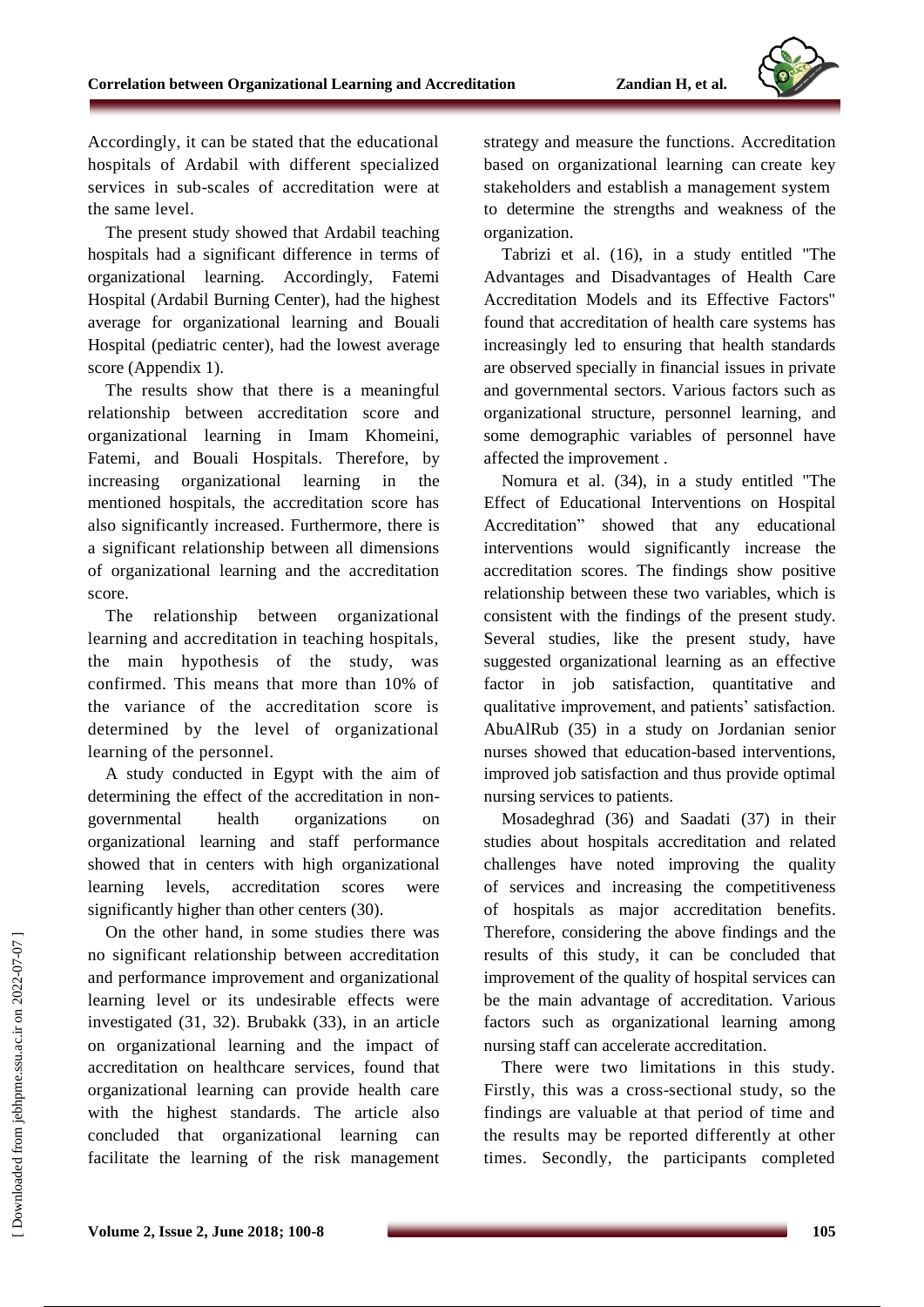the questionnaire by self-assessment, which may be accompanied by self-assessment errors. However, the mentioned limitations can be found in all similar studies.

# **Conclusion**

Based on the findings of this study, organizational learning is one of the main determinative factors of accreditation score in governmental teaching health centers. Considering the importance of accreditation score as the main factor of budget allocation, health policy makers should pay attention to organizational learning to improve the quality of services and increase patients' satisfaction.

According to the findings of this study, it is recommended to study other cognitive and behavioral factors affecting the accreditation of educational centers.

# **Acknowledgments**

The present study was conducted with the

# **Reference**

- 1) Argote L. Organizational learning: Creating, retaining and transferring knowledge: Springer Science & Business Media; 2012.
- 2) Noruzy A, Dalfard VM, Azhdari B, Nazari-Shirkouhi S, Rezazadeh A. Relations between transformational leadership, organizational learning, knowledge management, organizational innovation, and organizational performance: an empirical investigation of manufacturing firms. The International Journal of Advanced Manufacturing Technology. 2013; 64(5-8): 1073-85.
- 3) Dixon NM. The organizational learning cycle: How we can learn collectively: Routledge; 2017.
- 4) García-Morales VJ, Jiménez-Barrionuevo MM, Gutiérrez-Gutiérrez L. Transformational leadership influence on organizational performance through organizational learning and innovation. Journal of business research. 2012; 65(7): 1040-50.
- 5) BolíVar-Ramos MT, GarcíA-Morales VJ, GarcíA-SáNchez E. Technological distinctive

Support of Education Development Center (EDC) of Ardabil University of Medical Sciences as well as the cooperation of the authorities of the educational hospitals. The authors would like to thank everyone who helped and contributed to conduct the study, especially Dr. Shahram Habibzadeh and Dr. Aziz Kamran. Project code is 94/13.

# **Conflicts of interest**

The authors of the study, as the staff and faculty members of Ardabil University of Medical Sciences, did not have any conflict of interest with the findings and results of this study.

# **Authors' contributions**

Zandian H, Farzaneh I and Chamanian Y designed research; Zahirian Moghadam T and Zandian H analyzed data; and Farzaneh I had primary responsibility for final content. All authors read and approved the final manuscript**.**

competencies and organizational learning: Effects on organizational innovation to improve firm performance. Journal of Engineering and Technology Management. 2012; 29(3): 331-57.

- 6) Wu I-L, Chen J-L. Knowledge management driven firm performance: The roles of business process capabilities and organizational learning. Journal of Knowledge Management. 2014; 18(6): 1141-64.
- 7) Aghdasi M, Khakzar Bafruei M. Measuring level of organizational learning capabilities in hospitals. International Journal of Industrial Engineering & Production Management. 2009; 19(4): 71-8.
- 8) Pantouvakis A, Mpogiatzidis P. The impact of internal service quality and learning organization on clinical leaders' job satisfaction in hospital care services. Leadership in Health Services. 2013; 26(1): 34-49.
- 9) Goh SC, Chan C, Kuziemsky C. Teamwork, organizational learning, patient safety and job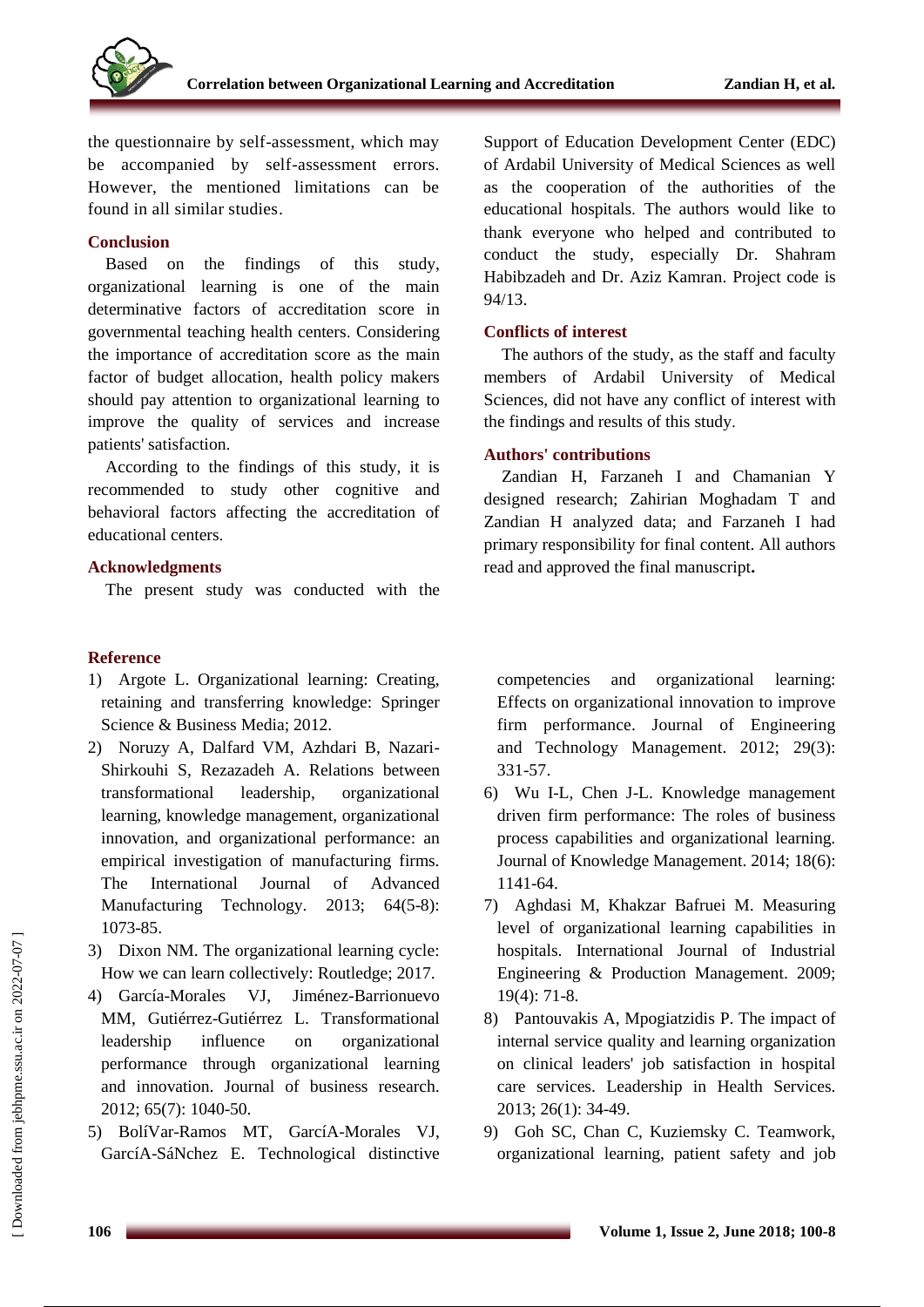

outcomes. International journal of health care quality assurance. 2013; 26(5): 420-32.

- 10) Ratnapalan S, Uleryk E. Organizational learning in health care organizations. Systems. 2014; 2(1): 24-33.
- 11) Aeenparast A, Farzadi F, Maftoon F, Zandian H, Rezaei Yazdeli M. Quality of hospital bed performance studies based on Pabon Lasso Model. International Journal of Hospital Research. 2015; 4(3): 143-8.
- 12) Smits H, Supachutikul A, Mate KS. Hospital accreditation: lessons from low-and middleincome countries. Globalization and health. 2014; 10(1): 65-71.
- 13) Pomey M-P, Contandriopoulos A-P, François P, Bertrand D. Accreditation: a tool for organizational change in hospitals? International Journal of Health Care Quality Assurance. 2004; 17(3): 113-24.
- 14) Farzianpour F, Nourijelyani K, Zandiyan H, Moghadam TZ, Moghadam SZ. Accreditation Maternity and Obstetric Services (MOS), Based on the Accreditation Standards of the Joint Commission International (JCI). Health. 2014; 6(18): 2453-60.
- 15) Salehian M, Riahi L, Biglarian A. The impact of accreditation on productivity indexes in Firoozgar hospital in Tehran. Journal of Health Administration (JHA). 2015; 18(60): 79-89.
- 16) Tabrizi J, Gharibi F, Pirahary S. National Accreditation Model for Rural Health Centers. 2013.
- 17) Alkhenizan A, Shaw C. Impact of accreditation on the quality of healthcare services: a systematic review of the literature. Annals of Saudi medicine. 2011; 31(4): 407-16.
- 18) Rafizada A, editor Comparative analysis of models in terms of performance objectives. Principles results and achievements. The second national conference on performance management; 2003.
- 19) Jaafaripooyan E. Potential pros and cons of external healthcare performance evaluation systems: real-life perspectives on Iranian hospital evaluation and accreditation program.

International journal of health policy and management. 2014; 3(4): 191-8.

- 20) Pomey M-P, Lemieux-Charles L, Champagne F, Angus D, Shabah A, Contandriopoulos A-P. Does accreditation stimulate change? A study of the impact of the accreditation process on Canadian healthcare organizations. Implementation Science. 2010; 5(1): 31-44.
- 21) Rose RC, Kumar N, Pak OG. The effect of organizational learning on organizational commitment, job satisfaction and work performance. Journal of Applied Business Research. 2009; 25(6): 55-65.
- 22) Aragón MIB, Jiménez DJ, Valle RS. Training and performance: The mediating role of organizational learning. BRQ Business Research Quarterly. 2014; 17(3): 161-73.
- 23) Ng K, Leung GK, Johnston JM, Cowling BJ. Factors affecting implementation of accreditation programmes and the impact of the accreditation process on quality improvement in hospitals: a SWOT analysis. Hong Kong Medical Journal. 2013; 19(5): 434-46.
- 24) Sadegh Sharifirad M. The Dimensions of Learning Organization Questionnaire (DLOQ) A cross-cultural validation in an Iranian context. International Journal of Manpower. 2011; 32(5/6): 661-76.
- 25) World Health Organization. The world health report 2000: health systems: improving performance: World Health Organization; 2000.
- 26) Witter S, Fretheim A, Kessy F, Lindahl AK. Paying for performance to improve the delivery of health interven-tions in low-and middleincome countries. Cochrane Database Syst Rev. 2012; 15(2): CD007899.
- 27) Fathi A, Hajizadeh M, Moradi K, Zandian H, Dezhkameh M, Kazemzadeh S, et al. Medication errors among nurses in teaching hospitals in the west of Iran: what we need to know about prevalence, types, and barriers to reporting. Epidemiology and health. 2017; 17(39): e2017022.
- 28) Hinchcliff R, Greenfield D, Moldovan M, Westbrook JI, Pawsey M, Mumford V, et al. Narrative synthesis of health service